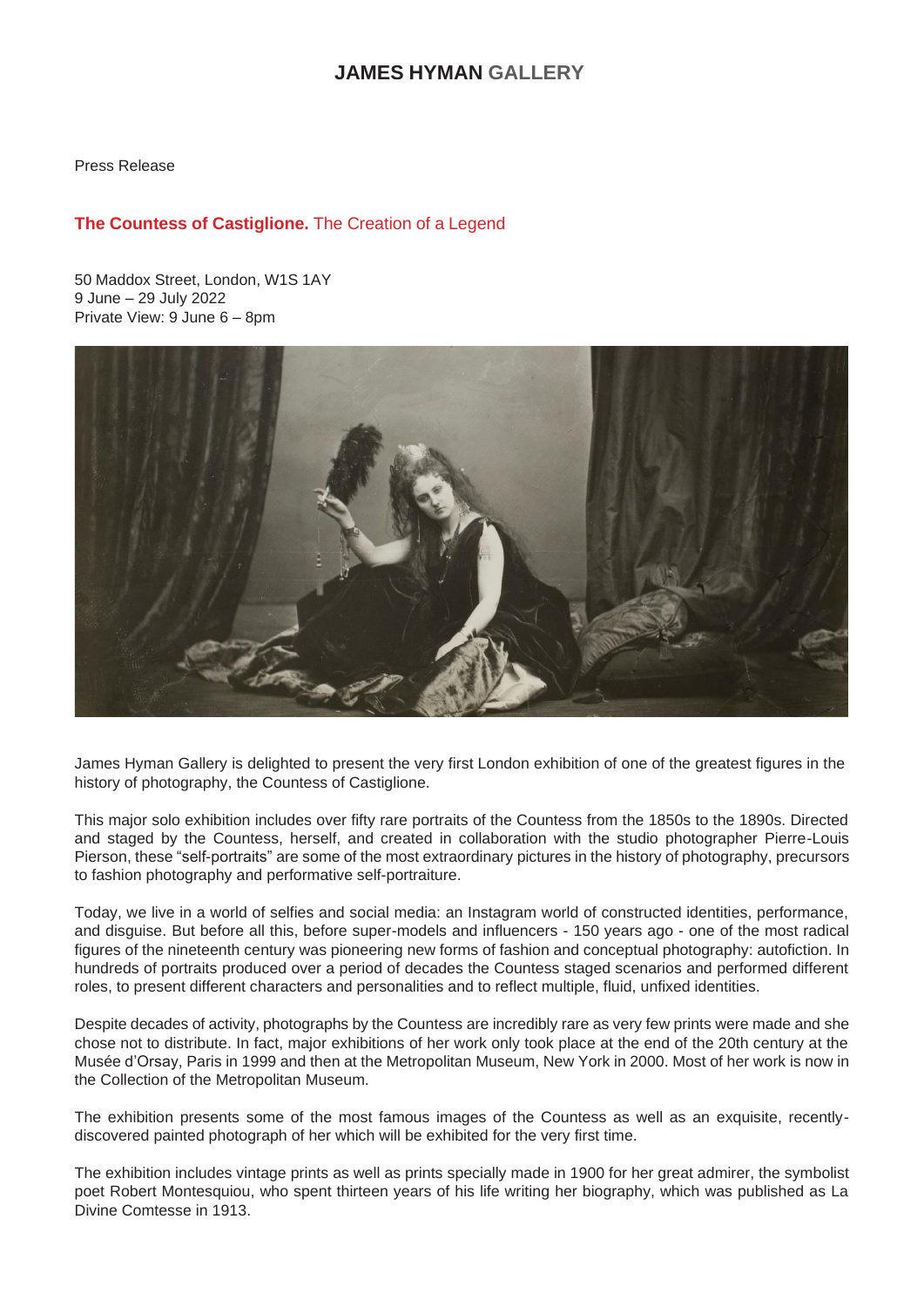



James Hyman writes:

*"I'm really excited to stage this special exhibition by arguably the most contemporary of all nineteenth-century photographers. I'm passionate about early photographers such as William Henry Fox Talbot, Roger Fenton, Julia Margaret Cameron, Charles Negre and Gustave le Gray, but, for me, no one is more influential or relevant to today's photographers than the Countess of Castiglione.*

*The Countess is arguably the most radical and contemporary photographer of the nineteenth century. Today, her relevance is everywhere. She stands at the start of a line of conceptual, performative, inventive self-portraitists such as Claude Cahun, Francesca Woodman, Hannah Wilkie, Jo Spence, Sophie Calle, Gillian Wearing, Cindy Sherman and Tracey Emin, and is an inspiration for numerous younger artists, among them Zanele Muholi and Heather Agyepong.*

The work is incredibly rare making this an important opportunity for collectors to acquire such important works."